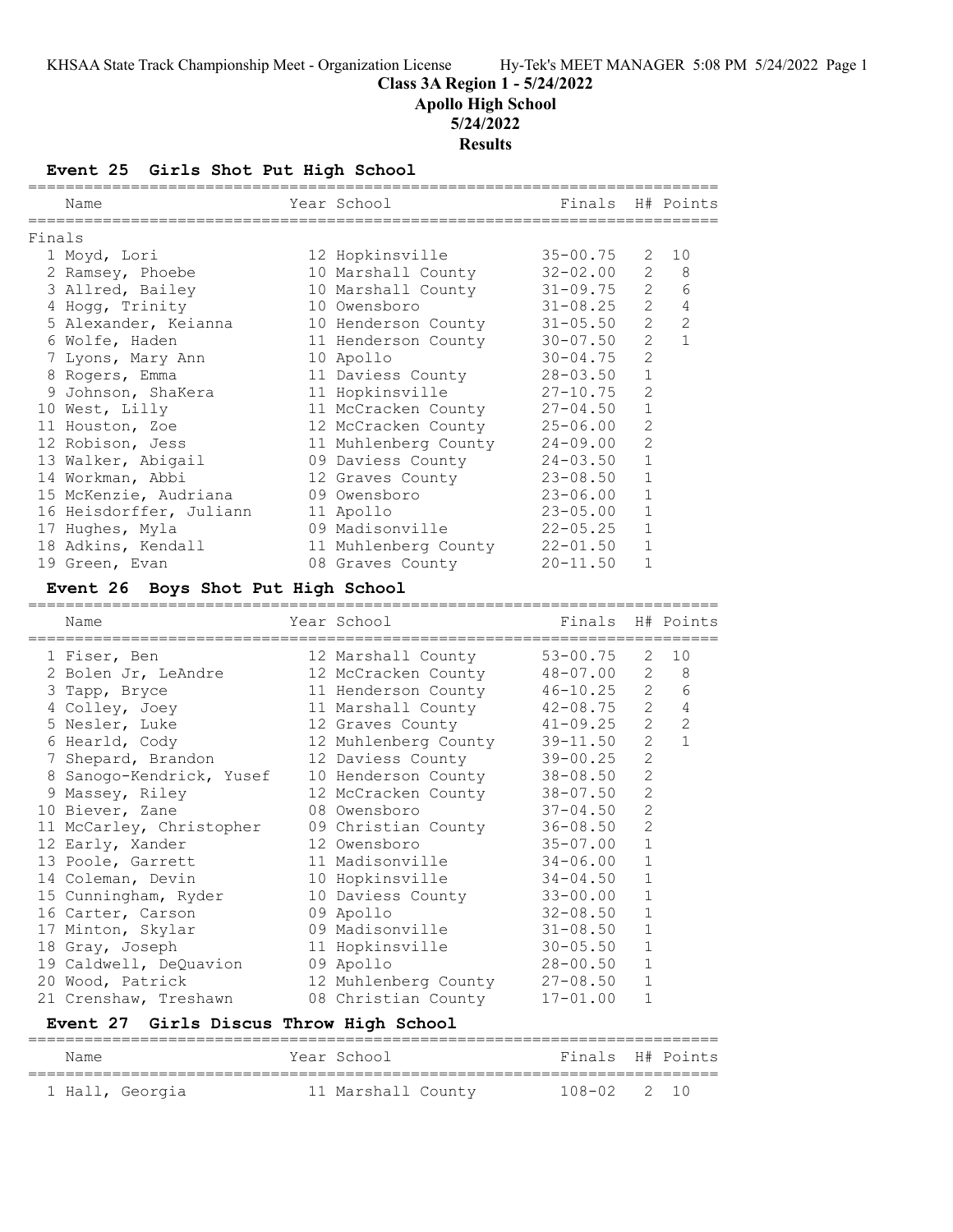**Class 3A Region 1 - 5/24/2022**

**Apollo High School**

**5/24/2022**

**Results**

#### **....Event 27 Girls Discus Throw High School**

| 2 Wolfe, Haden         | 11 Henderson County  | $107 - 08$ | $\mathcal{L}$  | 8 |
|------------------------|----------------------|------------|----------------|---|
| 3 Lyons, Mary Ann      | 10 Apollo            | $102 - 03$ | 2              | 6 |
| 4 Alexander, Keianna   | 10 Henderson County  | $99 - 09$  | $\mathcal{L}$  | 4 |
| 5 Fulton, Chaney       | 12 Marshall County   | $97 - 02$  | 2              | 2 |
| 6 West, Lilly          | 11 McCracken County  | 87-09      | $\overline{2}$ | 1 |
| 7 Williams, Alexandria | 11 Hopkinsville      | 86-07      | 2              |   |
| 8 Heisdorffer, Juliann | 11 Apollo            | 84-11      | $\mathbf{1}$   |   |
| 9 Houston, Zoe         | 12 McCracken County  | 82-11      | $\mathbf{1}$   |   |
| 10 Adkins, Kendall     | 11 Muhlenberg County | 79-04      | $\mathbf{1}$   |   |
| 11 Hogg, Trinity       | 10 Owensboro         | $77 - 04$  | $\overline{2}$ |   |
| 12 Grundy, Taylor      | 11 Muhlenberg County | 76-09      | $\mathbf 1$    |   |
| 13 Walker, Abigail     | 09 Daviess County    | $75 - 05$  | $\mathbf{1}$   |   |
| 14 Moyd, Lori          | 12 Hopkinsville      | $74 - 04$  | $\overline{2}$ |   |
| 15 Hughes, Myla        | 09 Madisonville      | $73 - 03$  | $\mathbf{1}$   |   |
| 16 Heady, Chloe        | 10 Daviess County    | $64 - 01$  | $\mathbf{1}$   |   |
| 17 Canter, Eily        | 12 Graves County     | 60-08      | $\mathbf{1}$   |   |
| 18 Poustka, Nyssa      | 11 Madisonville      | $55 - 05$  | 1              |   |

#### **Event 28 Boys Discus Throw High School**

========================================================================== Name Year School Finals H# Points ========================================================================== 1 Fiser, Ben 12 Marshall County 159-06 2 10 2 Tapp, Bryce 11 Henderson County 156-01 2 8 3 Bolen Jr, LeAndre 12 McCracken County 154-04 2 6 4 Biever, Zane 08 Owensboro 128-08 2 4 5 Poole, Garrett 11 Madisonville 122-09 1 2 6 McCarley, Christopher 09 Christian County 117-08 2 1 7 Clough, Braden 12 Marshall County 116-10 2 8 Hearld, Cody 12 Muhlenberg County 105-07 2 9 Shepard, Brandon 12 Daviess County 104-09 2 10 Simon, Davian 09 Hopkinsville 102-11 1 11 Cornelius, Esley 11 McCracken County 100-00 2 12 Gonzo, Alexander 12 Owensboro 97-09 2 13 Coleman, Devin 10 Hopkinsville 89-07 1 14 Bailey, Michael 10 Madisonville 89-00 1 15 Stockdale, Kaidhyn 11 Apollo 86-00 1 16 Harper, Tate 10 Muhlenberg County 83-09 1 17 Carter, Carson and 09 Apollo 81-04 1 18 James, Kaydon 12 Daviess County 79-10 1 19 Crenshaw, Treshawn 08 Christian County 47-10 1

# **Event 29 Girls Long Jump High School**

======================================================================= Name Year School Finals Points ======================================================================= 1 Williams, Sophie 12 McCracken County 16-08.25 10 2 Bell, Autumn 12 Christian County 16-03.50 8 3 Tichenor, Hayden 11 Henderson County 15-05.00 6 4 Carter, Imarie 11 Henderson County 15-03.00 4 5 Thompson, Rylee 11 Marshall County 15-01.50 2 6 Cherry, LaTaijha 12 Hopkinsville 14-08.00 1 7 Bertke, Emily 10 Apollo 14-06.25 8 Carter, Ella 08 Owensboro 14-02.00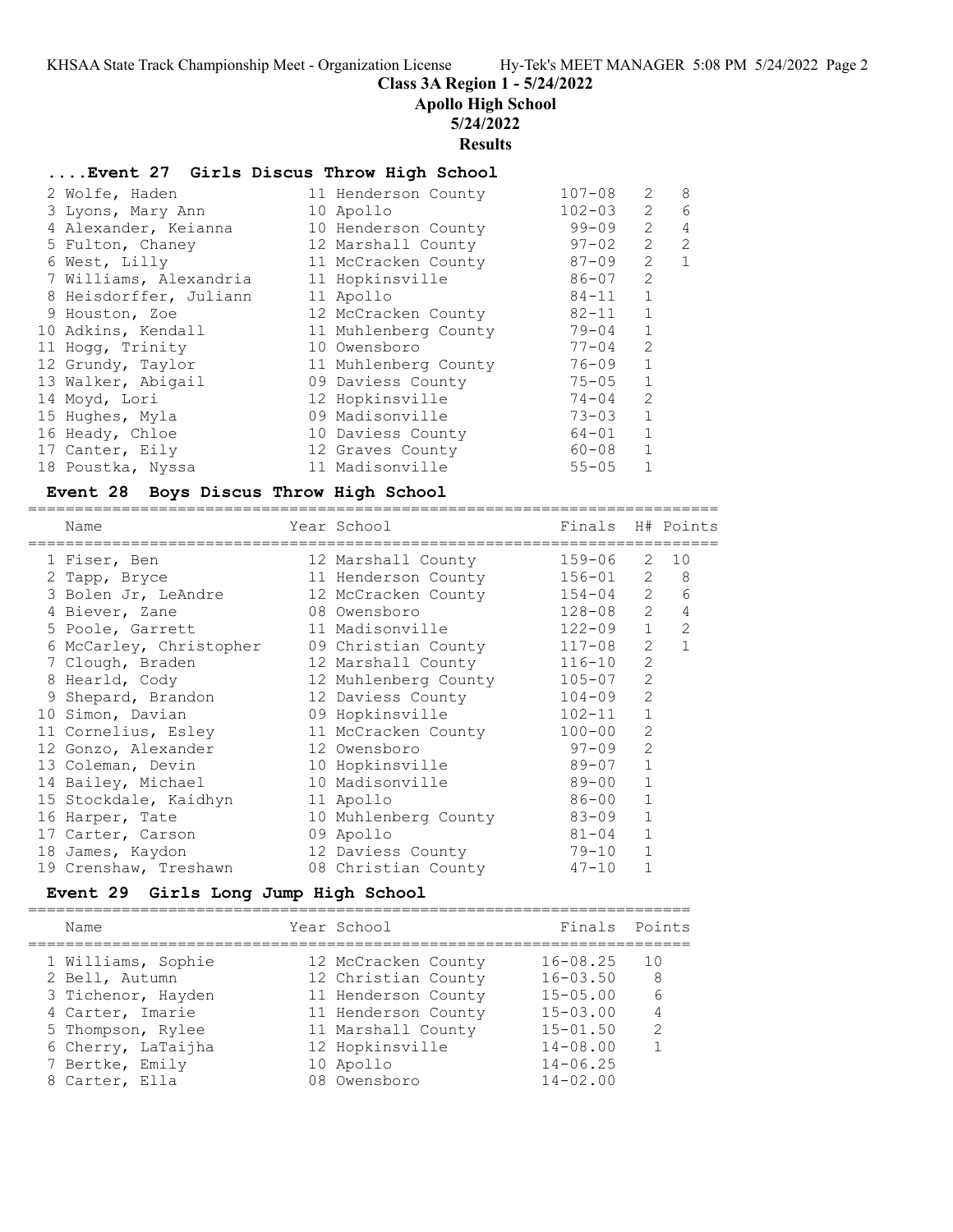**Class 3A Region 1 - 5/24/2022**

**Apollo High School**

### **5/24/2022**

**Results**

# **....Event 29 Girls Long Jump High School**

| 9 Hughes, Askiyah    | 11 Owensboro        | $13 - 06.25$ |
|----------------------|---------------------|--------------|
| 10 Munoz, Julia      | 10 Christian County | $13 - 05.50$ |
| 11 Shemwell, Antavia | 10 Hopkinsville     | $13 - 00.00$ |
| 11 Crawford, Katelyn | 10 Apollo           | $13 - 00.00$ |
| 13 Mottes, Marta     | 12 McCracken County | $12 - 03.00$ |
| 14 McClure, Mallory  | 10 Daviess County   | $11 - 04.00$ |
| 15 Poustka, Nyssa    | 11 Madisonville     | $8 - 10.00$  |
| -- Tandy, Azrielle   | 12 Madisonville     | FOUL         |

### **Event 30 Boys Long Jump High School**

=======================================================================

| Name                | Year School          | Finals       | Points        |
|---------------------|----------------------|--------------|---------------|
| 1 Moorman, Maurice  | 12 Owensboro         | $21 - 03.00$ | 10            |
| 2 Barragan, James   | 09 McCracken County  | $19 - 05.50$ | 8             |
| 3 Lee, Jerel        | 11 Hopkinsville      | $19 - 02.00$ | 6             |
| 4 Mumford, Kemaure  | 12 Hopkinsville      | $19 - 01.00$ | 4             |
| 5 Dees, Max         | 12 Daviess County    | $18 - 10.50$ | $\mathcal{L}$ |
| 6 Ouarles, Xavier   | 12 Christian County  | $18 - 08.50$ |               |
| 7 Bradley, Deven    | 12 Marshall County   | $18 - 04.50$ |               |
| 8 Webber, Luke      | 09 Marshall County   | $17 - 08.00$ |               |
| 9 White, Connor     | 10 Daviess County    | $17 - 03.50$ |               |
| 10 Davis, Trajdon   | 09 Henderson County  | $17 - 02.50$ |               |
| 11 Hayden, Dawson   | 08 McCracken County  | $16 - 10.50$ |               |
| 12 Kelly, Kobe      | 09 Apollo            | $16 - 10.25$ |               |
| 13 Loeffler, Austin | 12 Henderson County  | $16 - 08.50$ |               |
| 14 Velotta, Bryson  | 11 Apollo            | $16 - 08.00$ |               |
| 15 Massamore, Isaac | 11 Madisonville      | $16 - 05.50$ |               |
| 16 Baker, Hunter    | 10 Muhlenberg County | $16 - 04.00$ |               |
| 17 LaGrange, Kirk   | 08 Madisonville      | $15 - 10.00$ |               |

### **Event 31 Girls Triple Jump High School**

| Name                  | Year School         | Finals Points |               |
|-----------------------|---------------------|---------------|---------------|
| 1 Bell, Autumn        | 12 Christian County | $36 - 03.00$  | 1.0           |
| 2 Thompson, Rylee     | 11 Marshall County  | $33 - 09.00$  | 8             |
| 3 Carter, Imarie      | 11 Henderson County | $33 - 05.00$  | 6             |
| 4 Jennings, Presleigh | 11 Marshall County  | $32 - 05.75$  | 4             |
| 5 Worth, Chandler     | 11 Owensboro        | $30 - 08.00$  | $\mathcal{P}$ |
| 6 Jones, Addison      | 08 McCracken County | $29 - 11.00$  |               |
| 7 Mottes, Marta       | 12 McCracken County | $29 - 02.25$  |               |
| 8 Watson, Tynaihja    | 10 Hopkinsville     | $27 - 09.75$  |               |
| 8 Tichenor, Ana       | 09 Henderson County | $27 - 09.75$  |               |
| 10 McClure, Mallory   | 10 Daviess County   | $24 - 10.75$  |               |

# **Event 32 Boys Triple Jump High School**

| Name                                                | Year School                                                   | Finals Points                                |                            |
|-----------------------------------------------------|---------------------------------------------------------------|----------------------------------------------|----------------------------|
| 1 Dees, Max<br>2 Holman, Alexander<br>3 Court, Kian | 12 Daviess County<br>11 Marshall County<br>12 Marshall County | $41 - 01.00$<br>$39 - 11.75$<br>$39 - 04.75$ | $\top$ ()<br>8<br>$\kappa$ |
| 4 Early, Eli                                        | 12 Owensboro                                                  | $38 - 07.50$                                 |                            |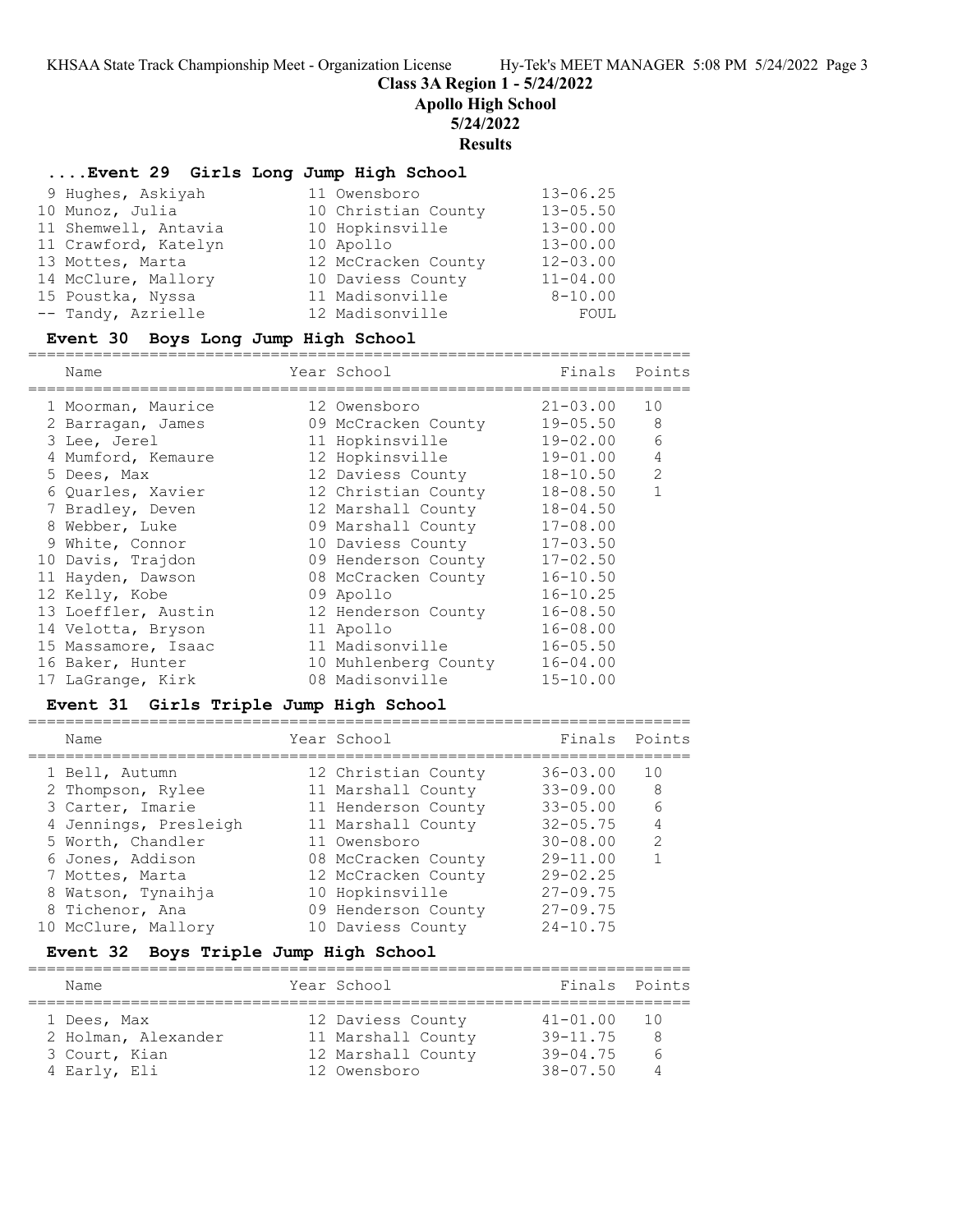**Class 3A Region 1 - 5/24/2022**

**Apollo High School**

# **5/24/2022**

**Results**

# **....Event 32 Boys Triple Jump High School**

| 5 Hook, Cohen         | 10 McCracken County | $37 - 11.50$ | $\mathcal{L}$ |
|-----------------------|---------------------|--------------|---------------|
| 6 Phelps, Gage        | 10 Daviess County   | $37 - 00.50$ |               |
| 7 Velotta, Bryson     | 11 Apollo           | $36 - 06.00$ |               |
| 8 Leavell, Jarae      | 09 Christian County | $36 - 04.75$ |               |
| 9 Morris, Chadyn      | 08 Owensboro        | $36 - 00.75$ |               |
| 10 Quarles, Xavier    | 12 Christian County | $35 - 03.00$ |               |
| 10 Edwards, Hudson    | 11 McCracken County | $35 - 03.00$ |               |
| 12 Kay, Treston       | 09 Hopkinsville     | $33 - 08.00$ |               |
| 13 Sharber, LaTravean | 09 Hopkinsville     | $32 - 11.00$ |               |
| 14 Ardizzone, Desmone | 12 Madisonville     | $32 - 10.00$ |               |
| 15 Young, Bennett     | 07 Henderson County | $28 - 04.00$ |               |
| 16 Duncan, Bentley    | 07 Madisonville     | $25 - 02.75$ |               |
| 17 Crabtree, Conner   | 09 Apollo           | $25 - 02.00$ |               |

### **Event 33 Girls High Jump High School**

| Name                  | Year School         | Finals Points |               |
|-----------------------|---------------------|---------------|---------------|
| 1 Mullins, Alexa      | 11 Henderson County | $J5 - 00.00$  | 1 N           |
| 2 Hancock, Emma       | 12 Graves County    | $J5 - 00.00$  | 8             |
| 3 Jennings, Presleigh | 11 Marshall County  | $J5 - 00.00$  | 6             |
| 4 Cherry, LaTaijha    | 12 Hopkinsville     | $J5 - 00.00$  |               |
| 5 Toombs, Careese     | 12 Henderson County | $4 - 10.00$   | $\mathcal{L}$ |
| 6 Worth, Chandler     | 11 Owensboro        | $4 - 08.00$   |               |
| 7 Williams, Sophie    | 12 McCracken County | $4 - 06.00$   |               |
| -- Orange, Kaitlyn    | 11 Madisonville     | NΗ            |               |
| -- Knight, Ella       | 10 Madisonville     | NH            |               |

# **Event 34 Boys High Jump High School**

| Name                | Year School          | Finals      | Points        |
|---------------------|----------------------|-------------|---------------|
| 1 Pendleton, Ethan  | 10 Owensboro         | $6 - 02.00$ | 10            |
| 2 Mills, Cole       | 11 Marshall County   | 6-00.00     | 8             |
| 3 Williams, Kamden  | 10 Daviess County    | 5-08.00     | 5             |
| 3 Phelps, Gage      | 10 Daviess County    | 5-08.00     | 5             |
| 5 Morris, Chadyn    | 08 Owensboro         | $5 - 06.00$ | $\mathcal{L}$ |
| 6 Jones, Noah       | 12 Graves County     | $5 - 04.00$ | 0.20          |
| 6 Kanu, Sam         | 10 Hopkinsville      | 5-04.00     | 0.20          |
| 6 Holman, Alexander | 11 Marshall County   | $5 - 04.00$ | 0.20          |
| 6 Burrus, Anthony   | 09 Henderson County  | $5 - 04.00$ | 0.20          |
| 6 Hughes, Christian | 10 Madisonville      | $5 - 04.00$ | 0.20          |
| 11 Crabtree, Conner | 09 Apollo            | $5 - 02.00$ |               |
| 11 Tracy, Nathan    | 11 McCracken County  | $5 - 02.00$ |               |
| 13 Ampry, Louis     | 09 Madisonville      | $4 - 10.00$ |               |
| -- Hook, Cohen      | 10 McCracken County  | ΝH          |               |
| -- Howard, Landan   | 11 Apollo            | ΝH          |               |
| -- Nolen, Trevor    | 12 Muhlenberg County | ΝH          |               |
|                     |                      |             |               |

# **Event 35 Girls Pole Vault High School**

| Name           |  | Year School        |            | Finals Points |
|----------------|--|--------------------|------------|---------------|
| 1 Evans, Laney |  | 12 Marshall County | 9-06.00 10 |               |